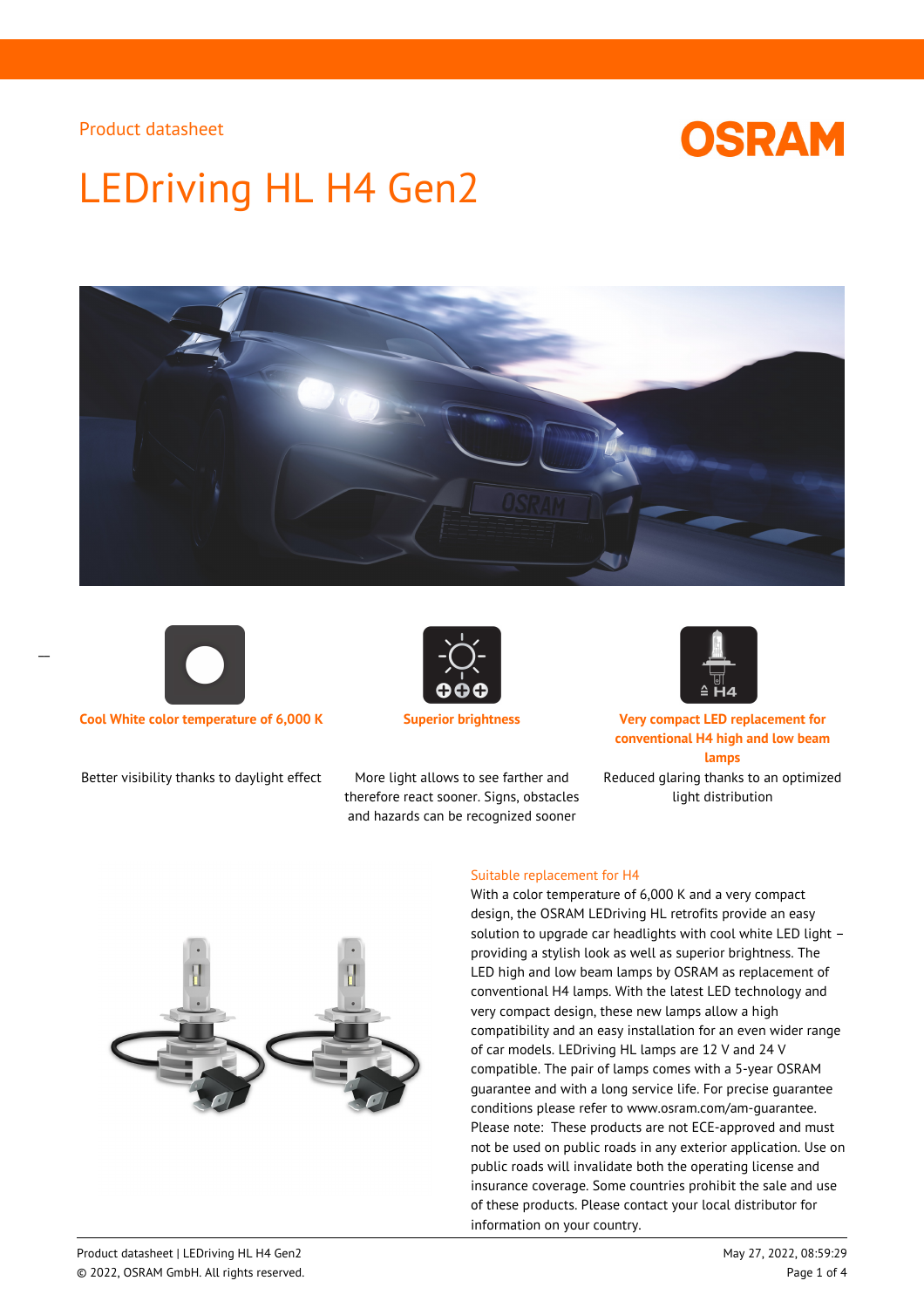## Technical data

## **Product information**

| Order reference                             | 9726CW                                           |  |  |
|---------------------------------------------|--------------------------------------------------|--|--|
| Product type (off-road vs. on-road)         | Off-road $\triangleq$ H4                         |  |  |
| Application (Category and Product specific) | Mainly used for headlight/fog light applications |  |  |

### **Electrical data**

| Power input           | 15.40 W |
|-----------------------|---------|
| Nominal voltage       | 12/24 V |
| Nominal wattage       | 14.00 W |
| Test voltage          | 13.5V   |
| Power input tolerance | ±10%    |

## **Photometrical data**

| <b>Luminous flux</b>    | 1517/1258 lm |  |
|-------------------------|--------------|--|
| Luminous flux tolerance | ±15%         |  |
| Color temperature       | 6000 K       |  |
| Light color LED         | Cool white   |  |

# **Dimensions & weight**

 $\overline{a}$ 



| Length                | 203.0 mm  |
|-----------------------|-----------|
| <b>Diameter</b>       | $18.0$ mm |
| <b>Product weight</b> | 110.00 q  |

# **Lifespan**

| Lifespan B3 | 2500 h  |
|-------------|---------|
| Lifespan Tc | 5000 h  |
| Guarantee   | 5 years |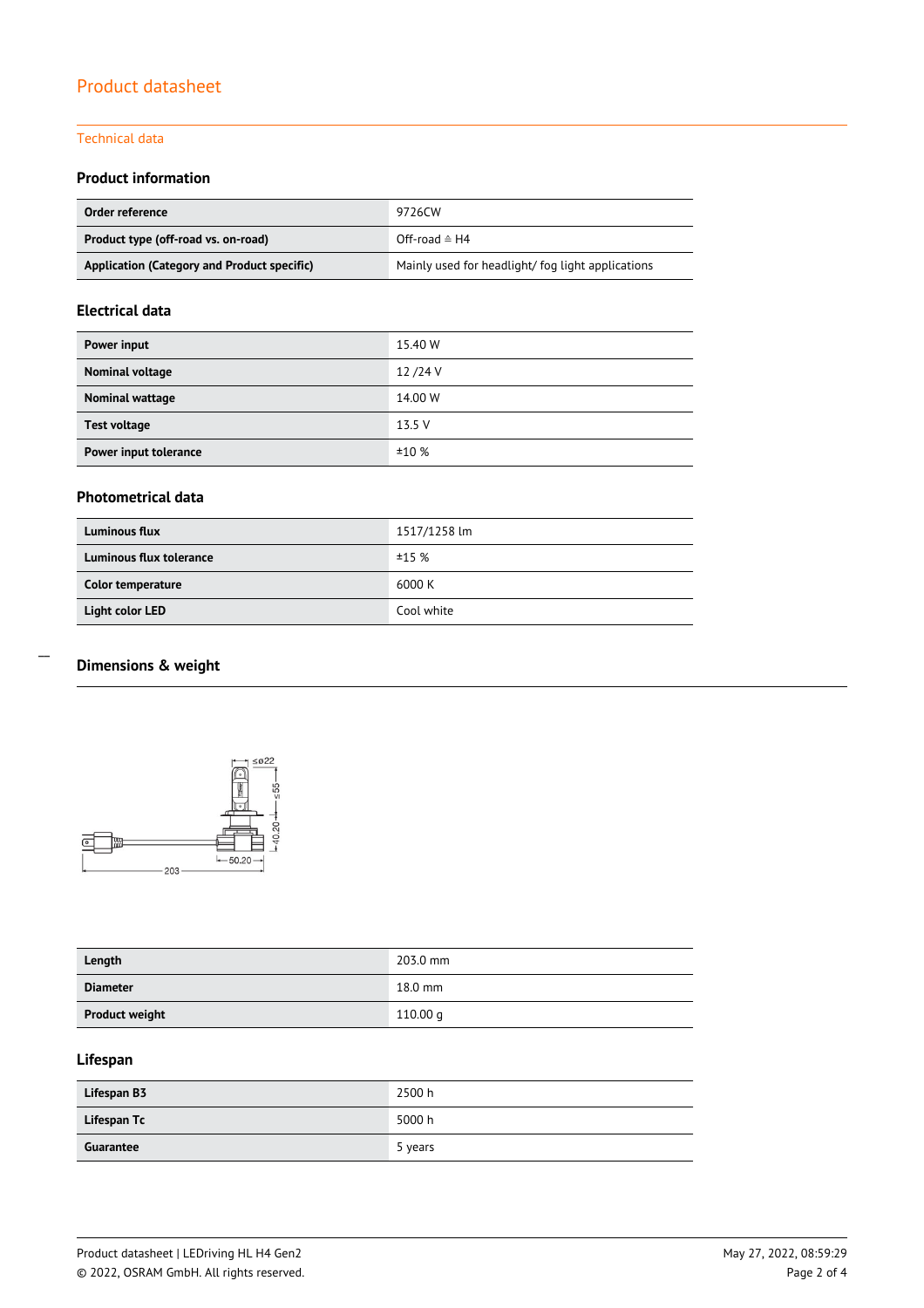## **Additional product data**

| <b>Base (standard designation)</b>      | P43t   |  |
|-----------------------------------------|--------|--|
| <b>Capabilities</b>                     |        |  |
| <b>Technology</b>                       | LED    |  |
| <b>Country specific categorizations</b> |        |  |
| Order reference                         | 9726CW |  |

## **Environmental information**

## **Information according Art. 33 of EU Regulation (EC) 1907/2006 (REACh)**

| Date of Declaration               | 19-01-2022                    |  |
|-----------------------------------|-------------------------------|--|
| <b>Primary Article Identifier</b> | 4052899605121   4059089376939 |  |
| Declaration No. in SCIP database  | In work                       |  |

### Logistical Data

 $\overline{a}$ 

| <b>Product code</b> | <b>Product description</b>   | Packaging unit<br>(Pieces/Unit) | <b>Dimensions (length</b><br>x width x height) | <b>Volume</b>        | <b>Gross weight</b> |
|---------------------|------------------------------|---------------------------------|------------------------------------------------|----------------------|---------------------|
| 4052899605121       | LEDriving $HL \triangleq H4$ | Folding carton box              | 135 mm $\times$ 55 mm $\times$<br>$160$ mm     | 1.19 dm <sup>3</sup> | 330.00 g            |
| 4052899605138       | LEDriving $HL \triangleq H4$ | Shipping carton box<br>8        | 240 mm x 148 mm x<br>$182 \text{ mm}$          | 6.46 dm <sup>3</sup> | 1303.00 g           |

The mentioned product code describes the smallest quantity unit which can be ordered. One shipping unit can contain one or more single products. When placing an order, for the quantity please enter single or multiples of a shipping unit.

### Download Data

|   | <b>File</b>                                                                               |
|---|-------------------------------------------------------------------------------------------|
| 人 | User instruction<br><b>LEDriving HL</b>                                                   |
|   | <b>Brochures</b><br>Sales Folder LEDriving replacement lamps (EN)                         |
|   | Video<br>LEDriving HL LED high and low beam lamps 9726CW (H4) installation video in VW T5 |

#### **Legal advice**